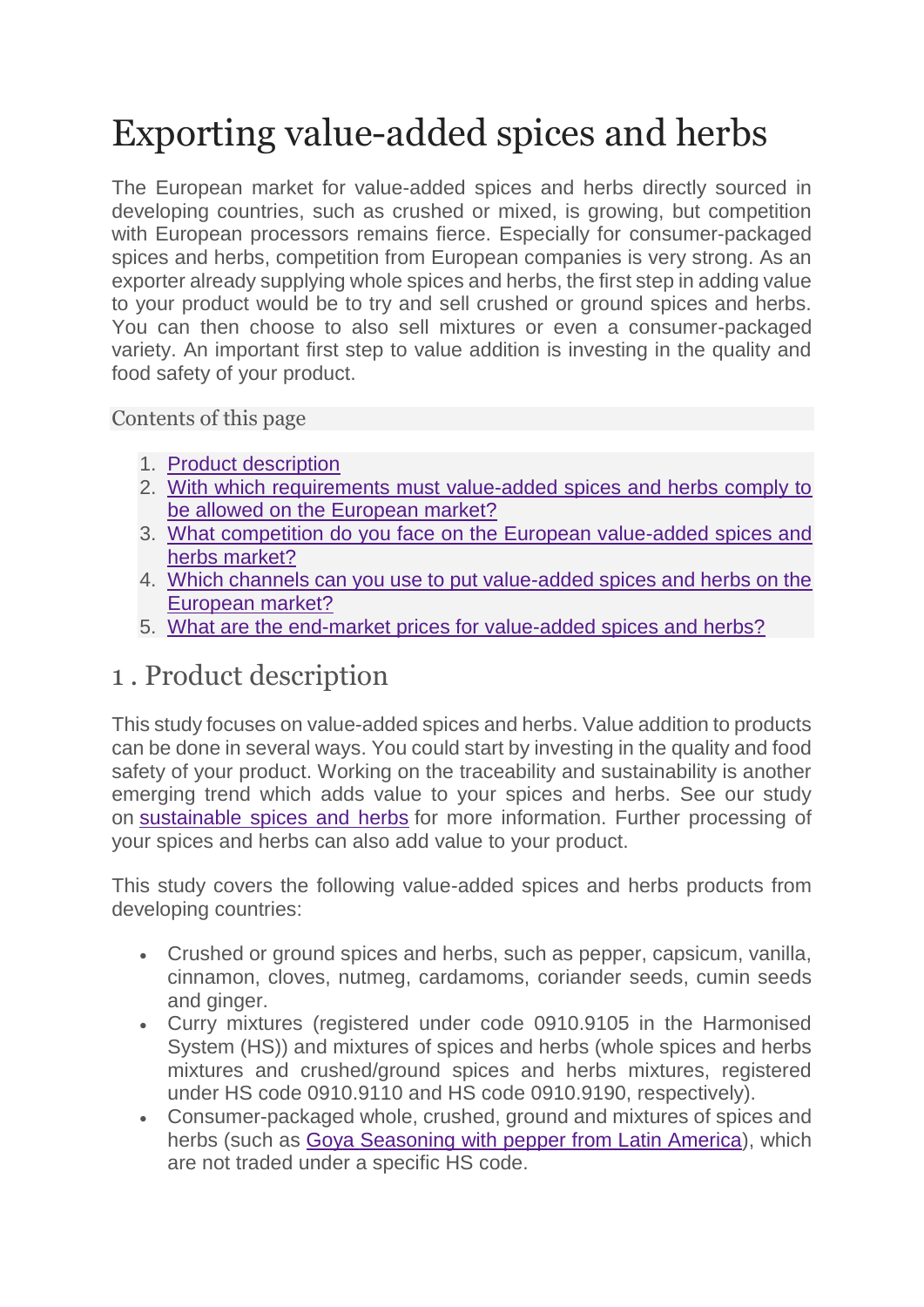These three categories form a subsequent chain of value addition:

There are companies that sell consumer-packaged spices that focus on all these steps, while other companies only focus on crushing/grounding and/or mixing.

The study discusses the opportunities to enter these markets and the challenges that you need to overcome.

What makes Europe an interesting market for value-added spices and herbs? The market for crushed and ground spices and herbs is growing significantly

The market for whole spices and herbs is still the largest and is growing significantly at a rate of 6% per annum between 2013 and 2017.

However, imports of value-added spices and herbs are becoming more popular as well. Imports of crushed/ground spices and herbs also showed an annual increase of 6%.

## Tips:

- Visit or participate in trade fairs to test if the market is open to your product, acquire market information and find potential buyers. The most relevant trade fairs in Europe are [Food Ingredients Europe,](https://www.figlobal.com/fieurope/) [Biofach](http://www.biofach.de/en) (for organic products), [SIAL](http://www.sialparis.com/) and [Anuga.](http://www.anuga.com/anuga/index-2.php)
- See our tips on [finding buyers](https://www.cbi.eu/market-information/spices-herbs/finding-buyers/) and [doing business](https://www.cbi.eu/market-information/spices-herbs/doing-business/) for additional information.

The United Kingdom remains the largest importer of spices and herbs mixtures from developing countries

An overview of all European importers of several types of spices and herbs mixtures:

- The United Kingdom is the main importer of all types of spices and herbs mixtures supplied directly by developing countries. The high popularity of curry mixtures is mainly related to the [large South Asian diaspora](http://www.nriol.com/indiandiaspora/uk-indians.asp) in the country. It appears that the imports of crushed and ground spices is thus closely related to the ethnic market.
- Germany, Belgium and the Netherlands are other significant European importers of valueadded spices and herbs. However, compared to crushed/ground spices and herbs, the imports of other value-added products are very low. These three countries play important roles as trade hubs in Europe and re-export a large part of the imported spices and herbs to other European countries. Other smaller but still significant importers are France and Hungary.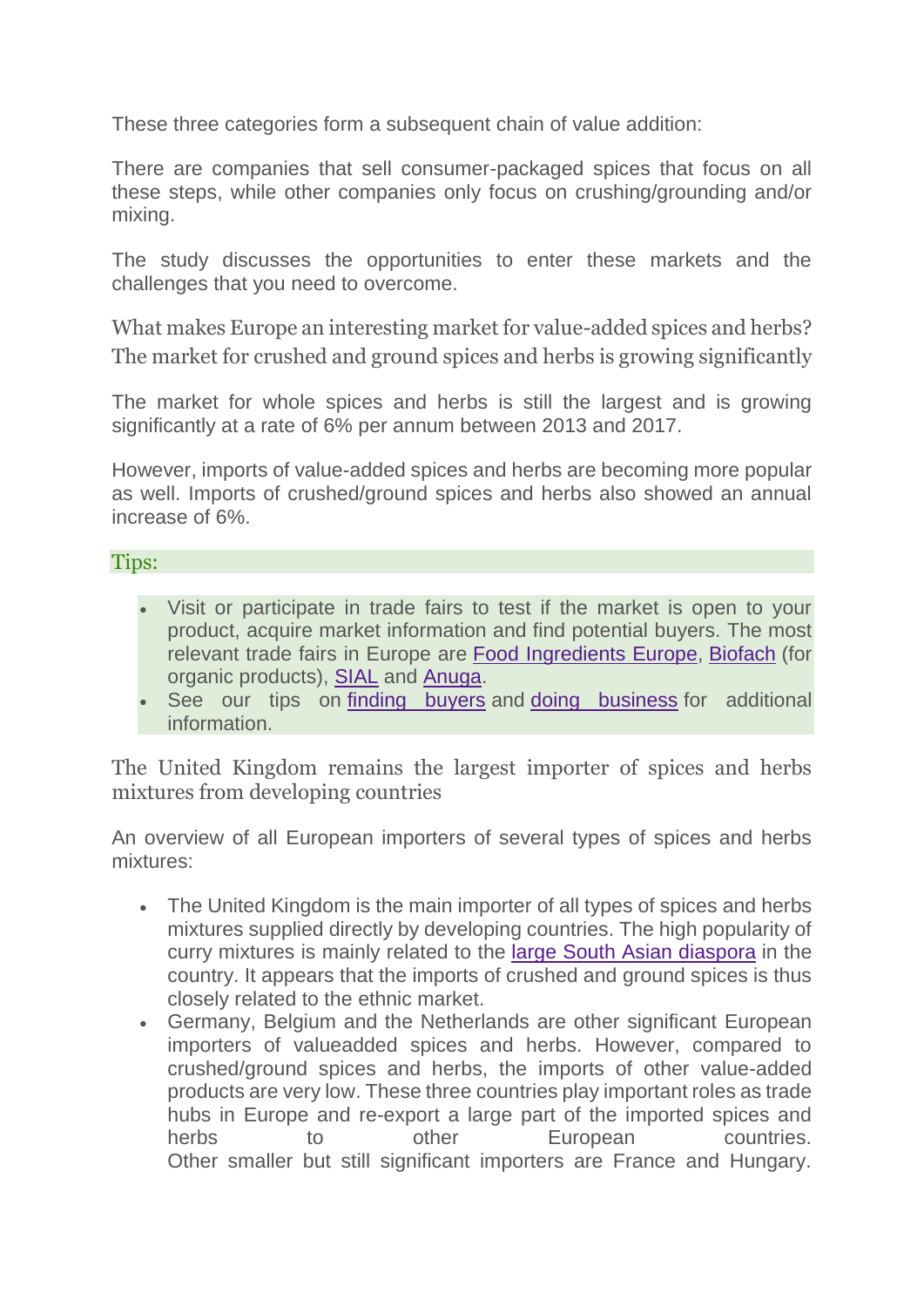These countries are especially interesting if you are able to supply crushed/ground spices and herbs and crushed/ground spice mixtures.

# Tips:

- Conduct additional market research to gain insight into the differences between the various European markets mentioned above. For example, create a free account for statistical databases such as [Eurostat](http://epp.eurostat.ec.europa.eu/newxtweb/) or [ITC](http://www.trademap.org/Index.aspx)  [Trademap.](http://www.trademap.org/Index.aspx)
- Stay up to date on market developments and keep an eye on your biggest competitors. Consult multiple sources. For example check the market and crop reports from the [European Spice Association,](http://www.esa-spices.org/) [Nedspice](http://www.nedspice.com/news) or public sources such as [Business Standard.](http://www.business-standard.com/category/markets-commodities-food-edible-oils-1060804.htm) Estimates and projections are only valid for 4–6 months and can be incorrect. Moreover, production prognoses and market conditions can change quickly.

The ethnic market is specifically interested in consumer-packaged products

The expansion of ethnic cuisines in Europe is leading to a growing interest in lesser-known and exotic food products among European consumers. With that development comes an increasing interest in exotic spices, herbs and mixtures.

Most of the consumer-packaged products and brands from developing countries are available in the ethnic food shop market. These shops sell spices and herbs traditionally used in countries outside of Europe and used to primarily serve ethnic communities in Europe. As an example, have a look at the website of [Amazing Oriental](https://amazingoriental.com/) which sells a range of consumer-packaged products from developing countries. Buyers linked to these shops and web shops are experienced in trading consumer-packaged foods and are an interesting target for you.

However, you should be aware that it is very difficult to enter the European market with your consumer-packaged products. European buyer requirements are very strict and the competition on the European market is strong. See the sections on buyer requirements for consumer-packaged spices and herbs and the competition for more information.

## Tips:

• Provide information on your product's background. Where does it come from? In what dishes is it traditionally used? Can you include a recipe describing how to use the spice or herb?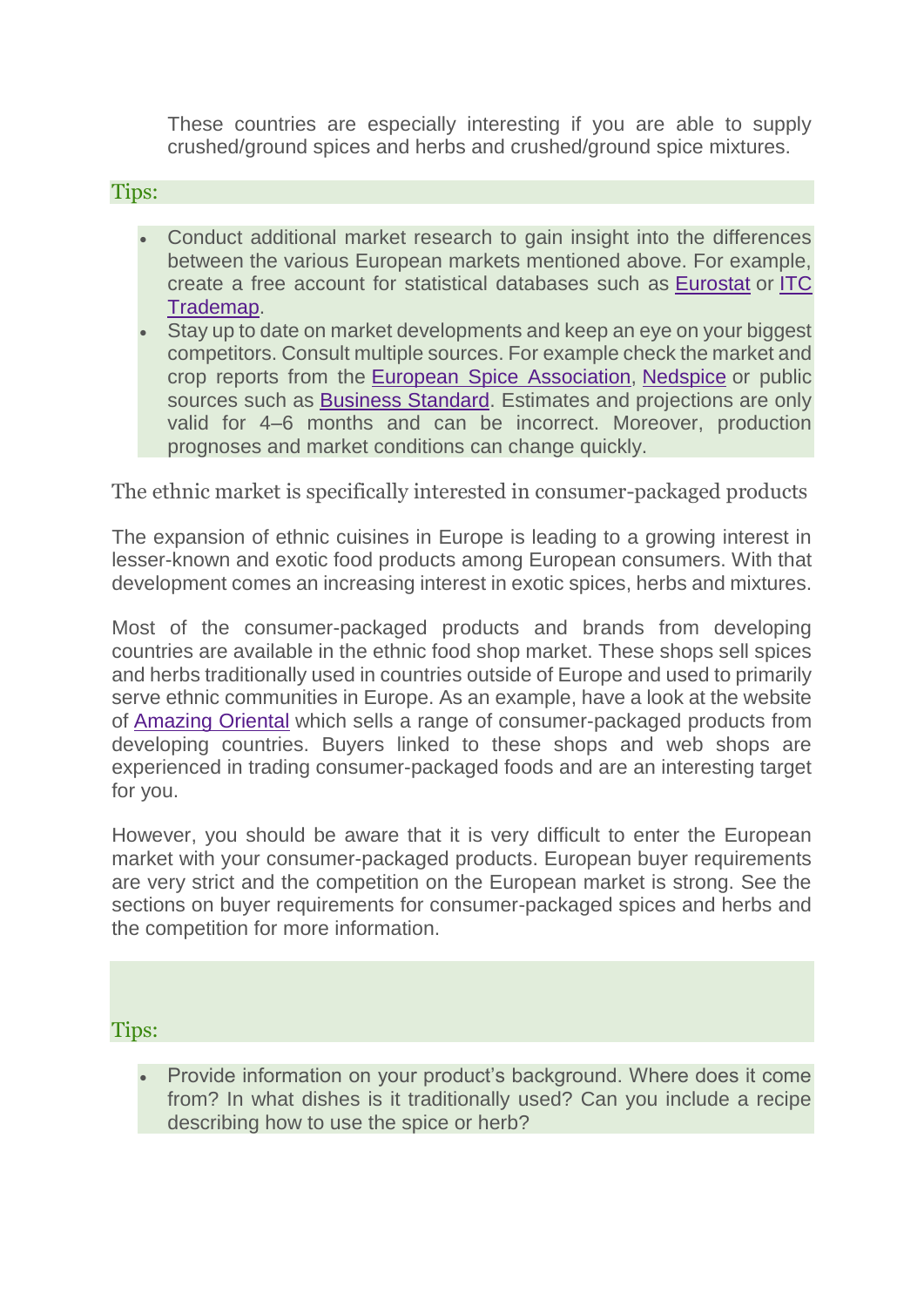- Emphasise product characteristics that are related to your country or region, such as taste, quality and authenticity. Use these aspects to build a marketing story around your product.
- See the section on market channels below for more information on reaching this channel.

Spices and herbs with a story are becoming more and more popular

European consumers are interested in exotic products with an appealing story. They are inspired by new spices and herbs in the supermarkets with exotic recipes on the product label. This can be a story about, for example, the region of origin of the spice, its traditional use, the people growing the spice, or a combination of these elements.

European companies therefore often add a story to their products. An example is the Jonnie de [Boer range by Euroma.](https://www.euroma.nl/original-spices/) They offer a variety of spices and herb mixes from different regions in the world. Examples include:

- [Caribbean spice](https://www.euroma.nl/original-spices/caribbean-spice/)
- [Chinese 5spice](https://www.euroma.nl/original-spices/chinese-5-spice/)
- [Thai green curry.](https://www.euroma.nl/original-spices/thai-green-curry/)

## Tips:

- Make sure you are able to market your product according to the demand on the European market. Identify this demand by checking which of your spices or herbs are used in popular mixtures. Have a look at websites of European spices and herbs companies such as [Verstegen](http://www.verstegen.eu/en/nl/verstegen-consumer.html) or [Euroma.](http://www.euroma.com/en)
- Determine from the angle you would like to take with your story; do you want to emphasise the region and/or country of origin, traditional use, or something else?

More and more European companies are sourcing locally

European companies are increasingly linking directly with sourcing regions. This has several reasons:

- The companies want to spread their risks. If a certain producing region has problems with production and fewer supplies are available, the company will be able to quickly shift to other suppliers within their strong network.
- Corporate social responsibility (CSR) is becoming more important in Europe. Consumers are demanding that companies know how the product is produced. Companies therefore want to have (direct) contact with the players in the chain and focus on the local production of the product they buy. When doing so, their whole supply chain becomes more transparent.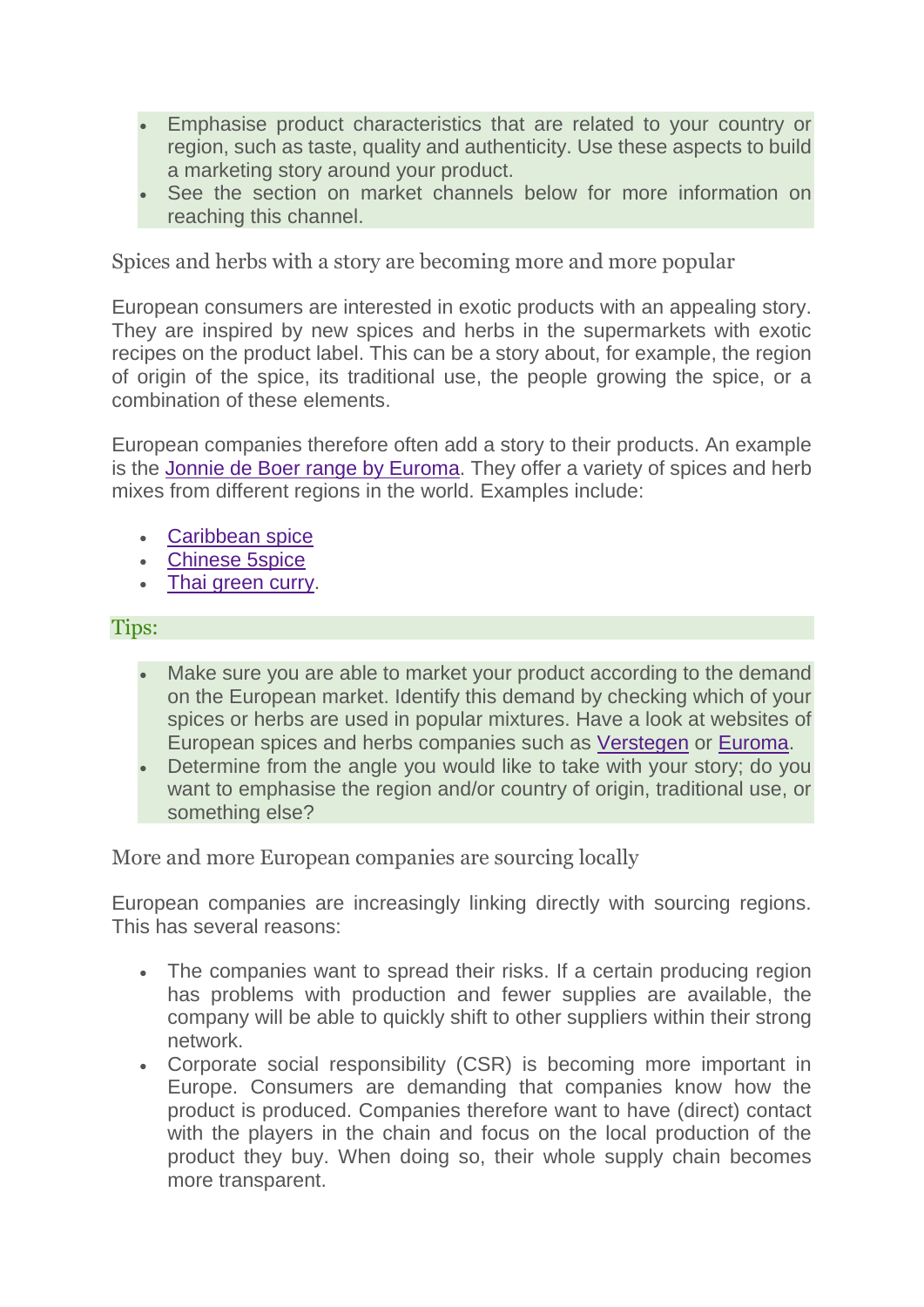As an exporter, you can benefit from these direct links between exporter and European companies. Having direct contacts with these buyers means that there are fewer players in the chain, often resulting in higher margins and more stable relationships. Buyers are also more willing to invest locally. Therefore, make sure you invest in long-term relationships with these companies.

## Tips:

- Check our studies on [how to find buyers](https://www.cbi.eu/market-information/spices-herbs/finding-buyers/) and [how to do business](https://www.cbi.eu/market-information/spices-herbs/doing-business/) to learn more about linking directly to interesting buyers.
- See our study on [buyer requirements for spices and herbs](https://www.cbi.eu/market-information/spices-herbs/buyer-requirements/) for additional information on corporate social responsibility requirements of European buyers.

Growing awareness of sustainability

Sustainability is becoming more important on the European spices and herbs market and it is an important value-addition to your product: consumers want to know under which social and environmental conditions their product is produced. As a supplier, you will face increasingly stringent buyer requirements on sustainability as well as traceability to prove sustainability throughout the chain. For example, buyers often want to source more directly to make sure their product is produced sustainably.

These requirements depend largely on your buyer. Buyers will demand that you comply with their supplier codes or certification standard. The use of selfverification systems is expected to grow. The latter entails that you assess your compliance with your buyer's sustainability code.

You can use sustainability certification as proof to demonstrate traceability to your buyers. You can also use these labels to demonstrate the sustainability of your products to European consumers. However, certified products are still a niche market in Europe.

Most buyers and European consumers in the mainstream spices and herbs market are unwilling to pay more for sustainability. Moreover, spices and herbs are often added to processed foods in small amounts. [In Europe, only 95% of](https://ec.europa.eu/agriculture/organic/eu-policy/eu-legislation/brief-overview_en)  [ingredients have to be certified organic for a product to be labelled as organic](https://ec.europa.eu/agriculture/organic/eu-policy/eu-legislation/brief-overview_en)  [certified.](https://ec.europa.eu/agriculture/organic/eu-policy/eu-legislation/brief-overview_en)

The main certifications on the European market are Rainforest Alliance, organic and fair trade. Especially for consumer-packaged spices and herbs, you will find most opportunities in fair-trade certification.

When you pack spices and herbs yourself, you will also be responsible for producing sustainability codes for your suppliers. Moreover, you need to ensure that your packaging is sustainable. Options for sustainable packaging include: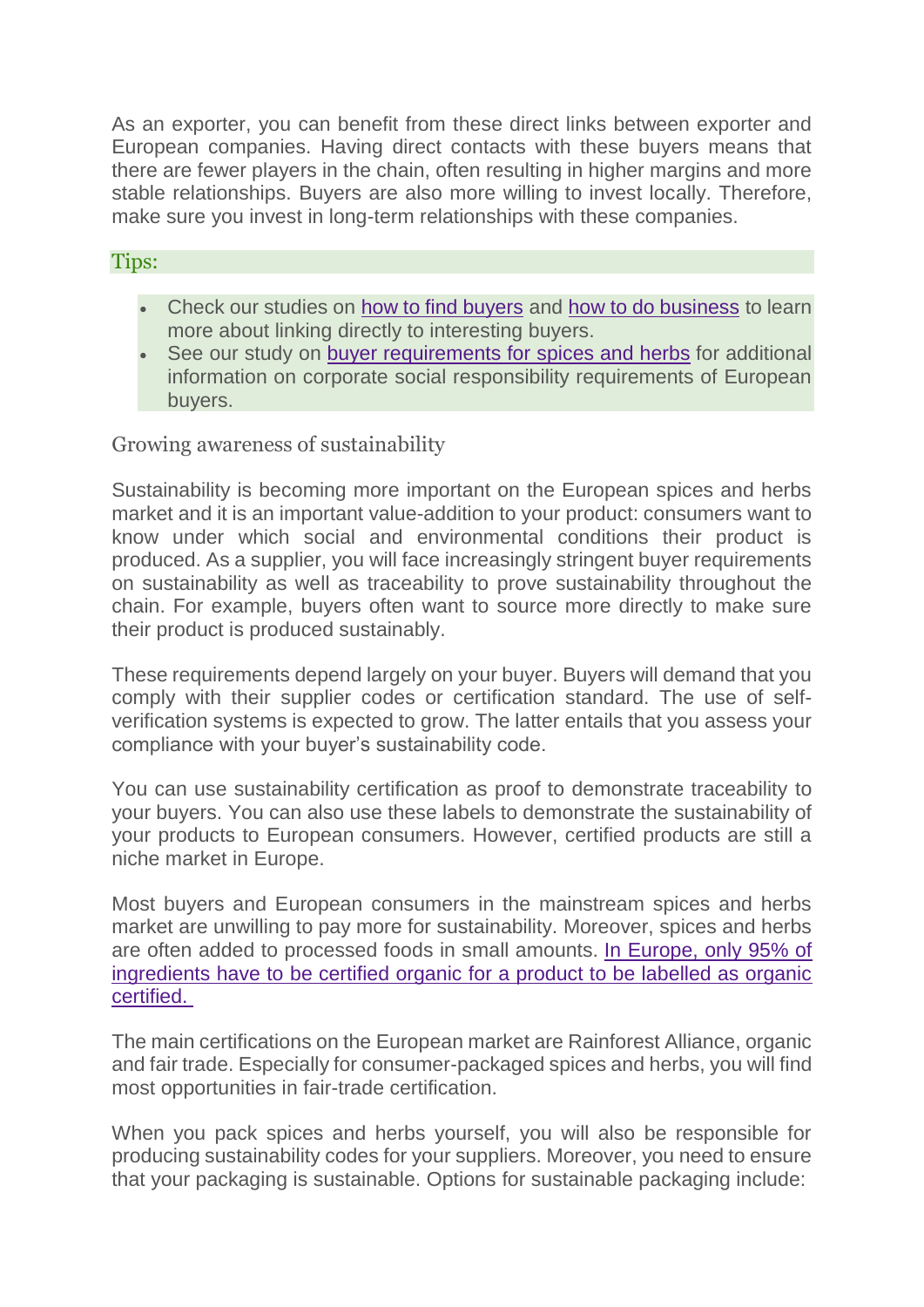- Finding alternatives to polluting materials, such as polyvinyl chloride (PVC), polyurethane (PU) or polystyrene (PS).
- Using sustainable packaging materials, such as biodegradable and compostable packaging, or FSCcertified wooden pepper mills.
- Using a functional design, which improves shelf life, reduces spillage and optimises space use during transport.

# Tips:

- Find out what your buyers expect from you in terms of sustainability. Always verify whether they are interested in certified spices and herbs. European companies have different definitions, priorities and ambition levels when it comes to sustainability. Some may want you to comply with their code of conduct or sustainability code, while others expect product certification.
- Look for possible partners to promote sustainability. You can use available programmes and subsidies from governmental or nongovernmental organisations in developed countries for investments in sustainability. For more information, see websites such as the [Sustainable Spice Initiative,](http://www.sustainablespicesinitiative.com/en/ssi-download) the [Netherlands Enterprise Agency,](http://english.rvo.nl/subsidies-programmes) the [German Ministry for Economic Cooperation and](http://www.developpp.de/en)  [Development](http://www.developpp.de/en) or [Cordaid.](https://www.cordaid.org/en/projects/spices-producer-support-investment-fund/107946/)
- See our study on [exporting sustainable spices and herbs to Europe](https://www.cbi.eu/market-information/spices-herbs/sustainable-spices-herbs/) for additional information.
- Check the website of [Frontier Coop Packaging Standards](http://sustainability.frontiercoop.com/frontierpackagingstandards.html) for more information on sustainable packaging. You can also look for packaging solutions online.
- Learn more about what European companies do in terms of sustainability. See, for example, the sustainability pages of companies such as [Olam](http://olamgroup.com/sustainability/) or [Nedspice.](http://www.nedspice.com/sustainability-issues-in-spices)
- See our study on the European market for sustainable spices and [herbs](https://www.cbi.eu/market-information/spices-herbs/sustainable-spices-herbs/europe/) for more information.
- •

# 2 . With which requirements must value-added spices and herbs comply to be allowed on the European market?

You can only export spices and herbs to Europe if you comply with the [buyer](https://www.cbi.eu/market-information/spices-herbs/buyer-requirements/)  [requirements for spices and herbs.](https://www.cbi.eu/market-information/spices-herbs/buyer-requirements/) For value-added spices and herbs products, requirements are even stricter, especially for consumer-packaged spices and herbs since these are sold directly to European consumers.

# Legal requirements for all spices and herbs

If you do not comply with European legal requirements, your product can be refused at the border or withdrawn from the market. Note that European retail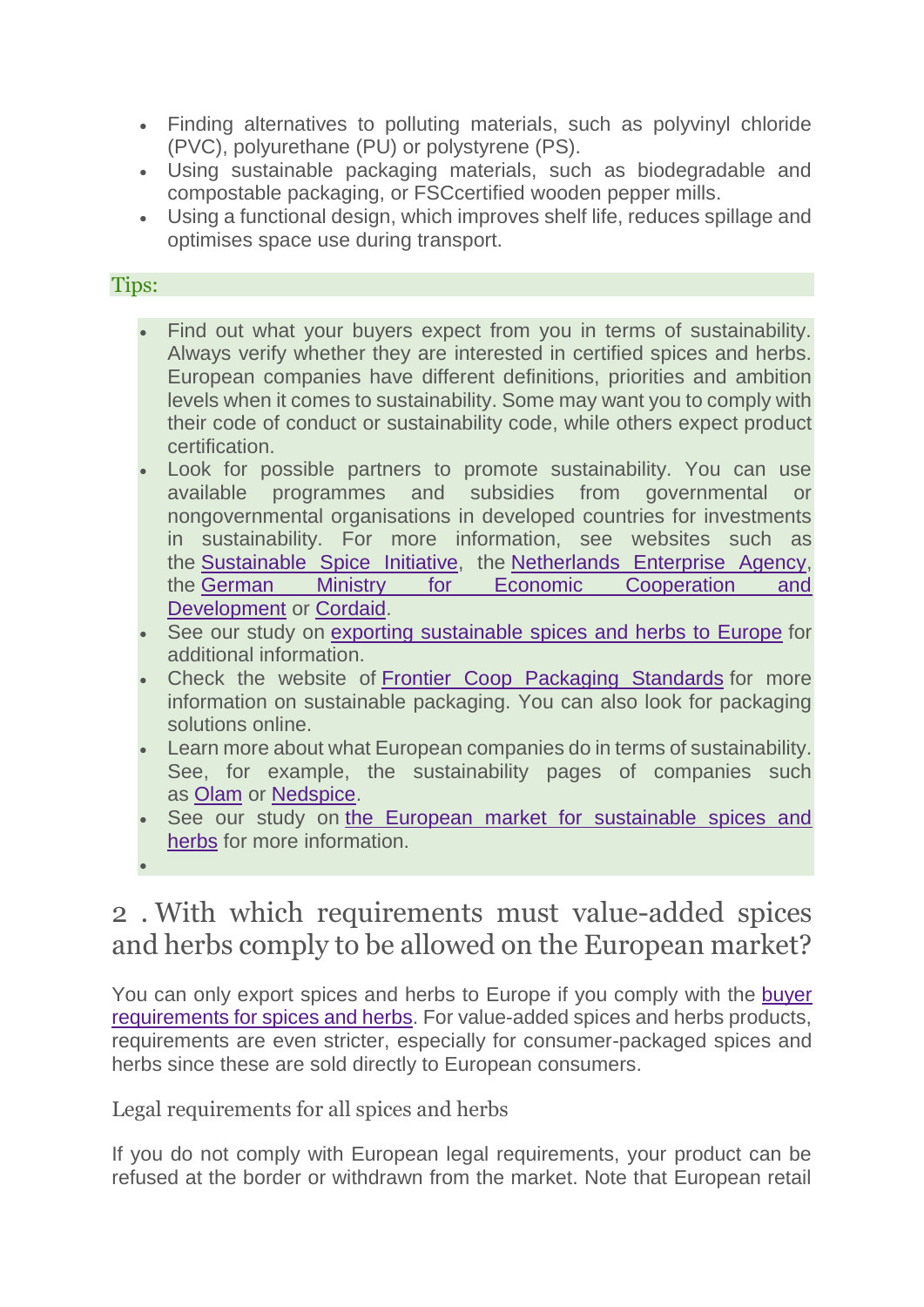companies, especially large chains, can demand compliance with requirements that go beyond the legal requirements listed below.

When exporting to Europe, you have to comply with the following legally binding requirements.

- Food safety: traceability, hygiene and control as specified in the [General](http://ec.europa.eu/food/food/foodlaw/index_en.htm)  [Food Law.](http://ec.europa.eu/food/food/foodlaw/index_en.htm)
- [Mycotoxins contamination:](http://trade.ec.europa.eu/tradehelp/) this is a risk for many spices. The European Union sets maximum levels for mycotoxins for specific spices. For example, for pepper, capsicums, ginger, turmeric or nutmeg the maximum level of aflatoxin is between 5.0 µg/kg (aflatoxin B1) and 10 μg/kg (total aflatoxin content B1, B2, G1 and G2).
- [Maximum residue levels of pesticides:](http://ec.europa.eu/food/plant/pesticides/eu-pesticides-database/public/?event=homepage&language=EN) this is one of the main issues for spices and herbs exports.
- [Microbiological contamination:](http://trade.ec.europa.eu/tradehelp/) the presence of salmonella is the main reason for banning spices and herbs from the European market.
- [Food additives and adulteration:](https://ec.europa.eu/food/safety/food_improvement_agents/additives_en) custom authorities reject spices and spice blends for containing undeclared, unauthorised or too high amounts of extraneous materials.
- [Maximum levels of polycyclic aromatic hydrocarbons:](https://ec.europa.eu/jrc/en/eurl/pahs/legislation) contamination with PAHs is the result of bad drying practices.
- [Irradiation:](https://ec.europa.eu/food/safety/biosafety/irradiation_en) this is allowed, but not commonly used, as consumers do not always accept this treatment. Discuss this option with your buyer.

# Tips:

- Check the [Rapid Alert System for Food and Feed \(RASFF\) database](https://webgate.ec.europa.eu/rasff-window/portal/) for examples of withdrawals of spices and herbs from the market and the reasons behind these withdrawals. Common causes are contamination with *Salmonella*, ochratoxins or aflatoxins, and unauthorised additives.
- Comply with requirements as listed above. Your product can be withdrawn from the market if you do not.
- Compare your company with your buyer or potential buyer to find a strategic fit. Can you comply with extralegal food safety and sustainability requirements? What quantities of product can you deliver? What type of product do you produce, mainstream or niche?
- Regularly check the website of the [European Food Safety Agency](http://www.efsa.europa.eu/en/topics.htm) to keep up with the latest news on European food regulation and food alerts.

Additional legal requirements for consumer-packaged spices and herbs Food labelling

Consumer-packaged spices and herbs must adhere to [strict European Union](http://ec.europa.eu/food/safety/labelling_nutrition/labelling_legislation_en)  [food labelling requirements.](http://ec.europa.eu/food/safety/labelling_nutrition/labelling_legislation_en) These are requirements related to labelling, presentation and advertising of foodstuffs as well as providing information on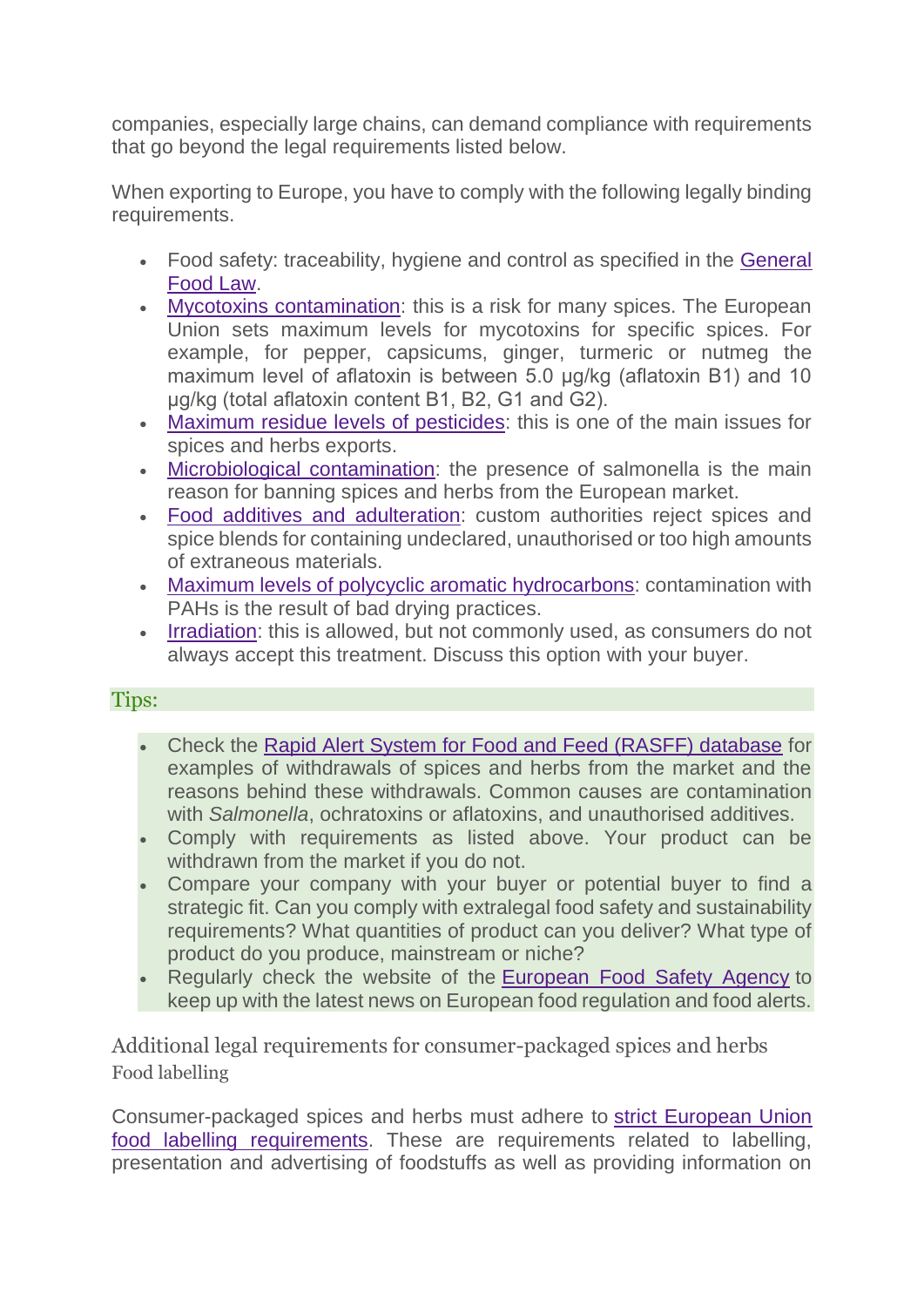the nutrient content (such as protein, fat, fibre and carbohydrates content). This legislation was updated in December 2016 in [Regulation \(EU\) No. 1169/2011.](http://eur-lex.europa.eu/legal-content/en/ALL/?uri=CELEX:32011R1169) Key changes include:

- making information easier to read and understand, with a minimum font size for mandatory information;
- ensuring you clearly indicate any allergens in the food product;
- including information on the content of certain nutrients in pre-packed processed foods, such as vitamins, minerals, sugars, salt and fat;
- using identical labels for products sold online (i.e. product labels in a shop and for distance-selling must meet the same requirements).

The focus of labelling requirements lies on providing as much information as possible to the consumer, including:

- Name of the food
- List of ingredients
- Ingredients or processing aids causing allergies or intolerances
- Quantity of ingredients or categories of ingredients
- Net quantity
- "Use by" date
- Storage conditions and/or conditions of use
- Name and address of business
- Country of origin
- Lot number
- Nutrition information.

In addition, any certification logo, or retailer logo in the case of private label products, should be displayed on the label.

The information above needs to be in the language of the country which you are selling to. You can also use multi-language labels, if you sell your products in more than one country. Pay attention to other aspects like minimum font size.

## Tip:

See the website of the European Commission for additional information on [food labelling legislation.](http://ec.europa.eu/food/safety/labelling_nutrition/labelling_legislation_en)

## Product liability

As you are selling products which directly target European consumers, you are responsible for the safety of the product and can be held liable if there are any defects in your product. If your product is unsafe for consumption and results in injuries to European consumers, they can hold you responsible for the injury. You may also be required to recall and/or destroy products which are unsafe.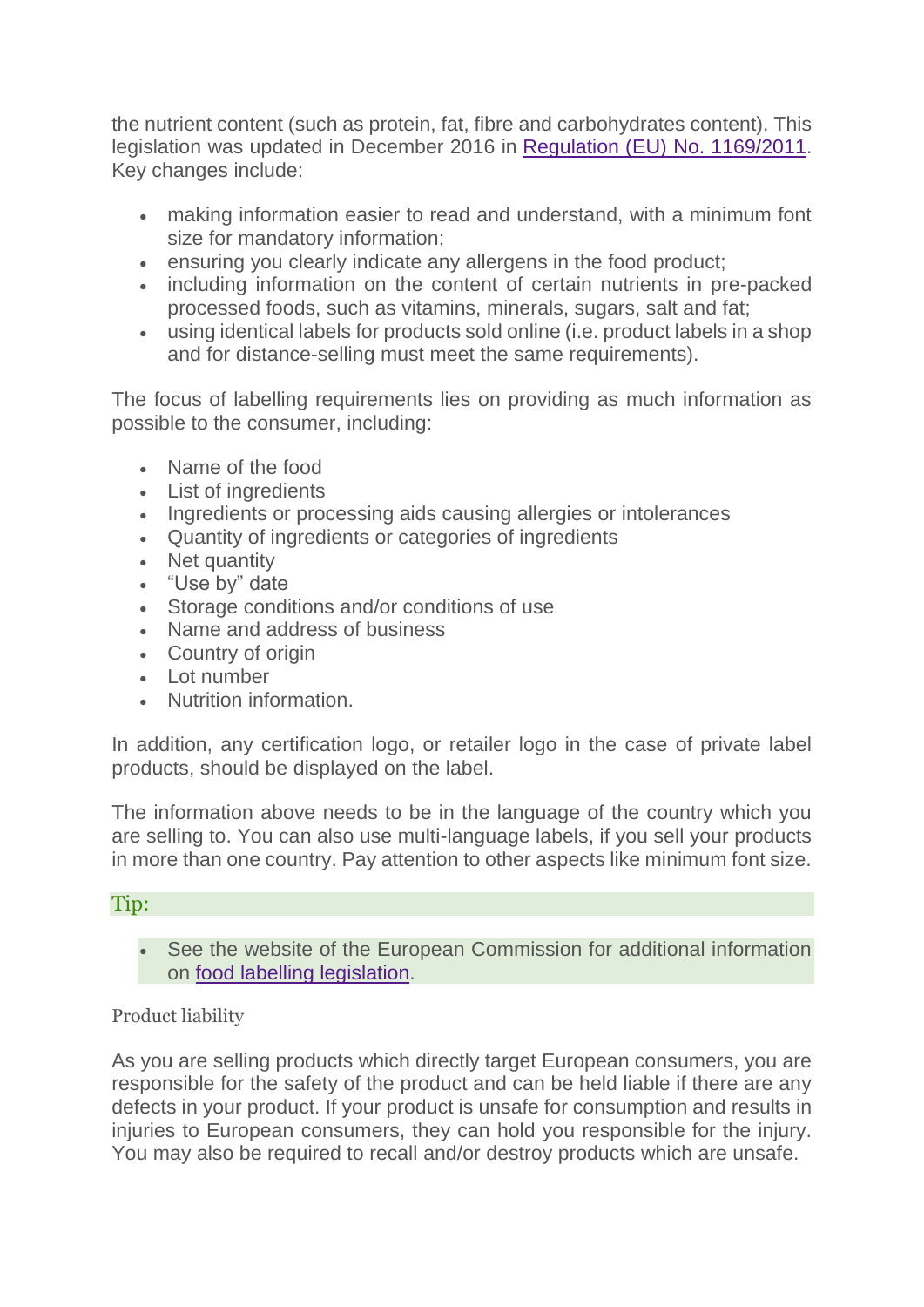Your buyer can pass the claim on to you, especially if you are supplying retailers directly. You will then have to reach an agreement with the consumer about compensation. You need to have logistics in place to resolve these issues. For example, make an agreement with your buyer that they will act as your agent. In case of problems, they can act on your behalf and transfer the costs back to you.

# Tips:

- Only accept contractual requirements when you are certain that you can meet the requirements. Otherwise, you can be held liable for consumer injuries from unsafe products.
- Obtain insurance for product liability if the risk of liability claims is big, for example when you supply directly to retailers or when you have a valuable brand or reputation. In other situations, European importers will often be held liable.
- See our quide on dealing with liability claims from European buyers for additional information.

Steam sterilisation to prevent microbial contamination

If you want to export consumer-packaged spices and herbs to Europe, you are responsible for combatting microbiological contamination of your spices and herbs. [Contamination with aflatoxins and ochratoxins](https://webgate.ec.europa.eu/rasff-window/portal/?event=searchResultList) are among the main reasons to reject spices and herbs at European Union borders. Once the products are packed, you can no longer treat microbiological contamination. European companies commonly use steam sterilisation, since it remains the cheapest and safest method to combat contamination.

You could choose to invest in the necessary equipment to do steam sterilisation yourself. This can be very costly, at up to €1 million. If this investment is too high for you, you need to look for local sterilisation companies.

You can also look for buyers that do steam sterilisation themselves, ones that do not require steam sterilisation or that use another company. However, be aware that if your product has not been sterilised, it will become difficult to sell consumer-packaged spices and herbs to your buyers. Your buyer would then need to re-pack your products, after they have applied steam sterilisation.

- Comply with food safety requirements during drying, storage, processing (such as sieving, mixing, grinding or crushing), packaging and transport. If you do not, steam sterilisation will not work.
- You also need to prevent contamination with mycotoxins and other contaminants because steam sterilisation cannot remove these.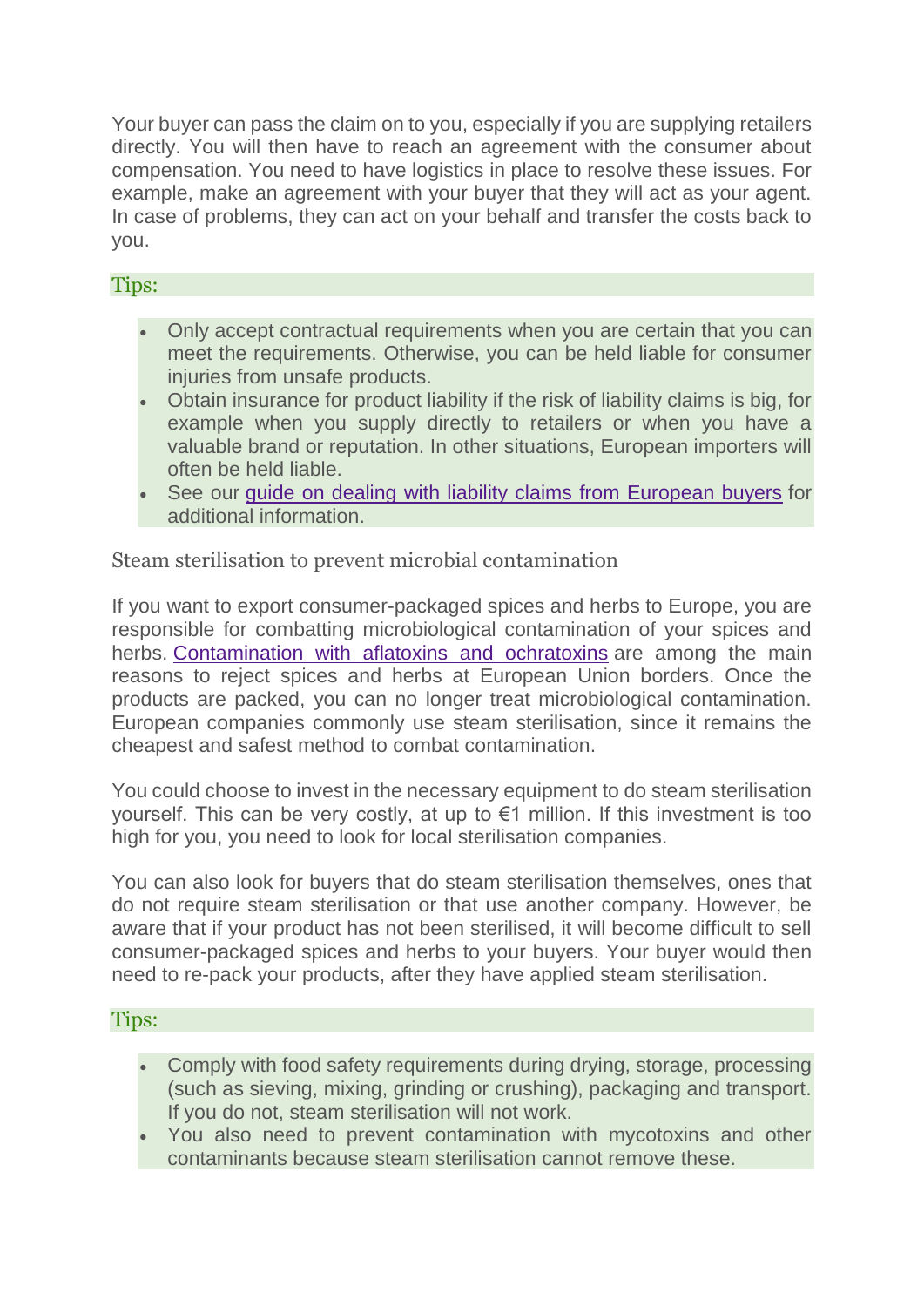- Be aware that steam sterilisation could be damaging to the crop. It can harm the taste of the spices and herbs. Research is conducted into alternatives to this method. Currently, it is still the cheapest and safest method to combat microbiological contamination. Check the website of the [European Spices Association](https://www.esa-spices.org/index-esa.html/publications-esa) for more information.
- Keep up to date on the development of steam sterilisation alternatives by checking online sources, such as [GreenFooDec.](http://www.greenfoodec.eu/)

# Additional non-legal requirements

If you want to have an advantage over your competitors, you should consider complying with non-legal requirements. European buyers can use these as selection criteria when they look for suppliers. European retailers can also require their suppliers to comply with some of these systems.

- Food safety certification: these are used as a guarantee that the product is safe and are especially important if you target retailers directly. The most important food safety management systems in Europe are the BRC Global Standard for Food Safety of the British Retail Consortium [\(BRC\)](http://www.standardsmap.org/review.aspx?standards=4), the International Featured Standards [\(IFS Food\)](http://standardsmap.org/quick-scan?standards=167&shortlist=167&product=Any&origin=Any&market=Any&cbi=), Food Safety System Certification [\(FSSC22000\)](http://www.standardsmap.org/review.aspx?standards=26) and the Safe Quality Food Program [\(SQF\)](http://www.standardsmap.org/review.aspx?standards=61). Always verify your buyer´s preference for a specific food safety management system, as some may prefer one system over the other. For example, BRC was developed by retailers in the United Kingdom and more commonly demanded in this market, so if you want to target the United Kingdom, BRC may be more important.
- Quality management: If you certify your organisation with ISO 9000, you can show your buyers that you are taking quality seriously. Discuss this option with your buyers.
- Corporate social responsibility (CSR): Companies have different requirements for CSR, for example, signing their code of conduct or following common standards, such as Supplier Ethical Data Exchange [\(SEDEX\)](http://www.standardsmap.org/quick-scan?standards=264&shortlist=264&product=Any&origin=Any&market=Any&cbi=), Ethical Trading Initiative [\(ETI\)](http://www.ethicaltrade.org/about-eti) or the Business Social Compliance Initiative Code of Conduct [\(BSCI\)](http://www.amfori.org/content/what-we-do-0).

## Niche requirements

Complying with the following standards can help you access specific market segments and buyers in Europe:

- Sustainable product certification: these standards can help to demonstrate traceability to your buyer. However, the market for certified spices and herbs is very small. The main certification standard for consumerpackaged spices and herbs is [Fairtrade.](http://www.standardsmap.org/review.aspx?standards=71,205)
- Supplier assessment: Suppliers assess their own compliance with the sustainability code of buyers. Examples include Unilever's [Sustainable](https://www.unilever.com/sustainable-living/the-sustainable-living-plan/reducing-environmental-impact/sustainable-sourcing/our-approach-to-sustainable-sourcing/our-sustainable-agriculture-programme.html)  [Agricultural Code](https://www.unilever.com/sustainable-living/the-sustainable-living-plan/reducing-environmental-impact/sustainable-sourcing/our-approach-to-sustainable-sourcing/our-sustainable-agriculture-programme.html) (SAC) and the [Olam Livelihood Charter.](http://olamgroup.com/sustainability/olam-livelihood-charter)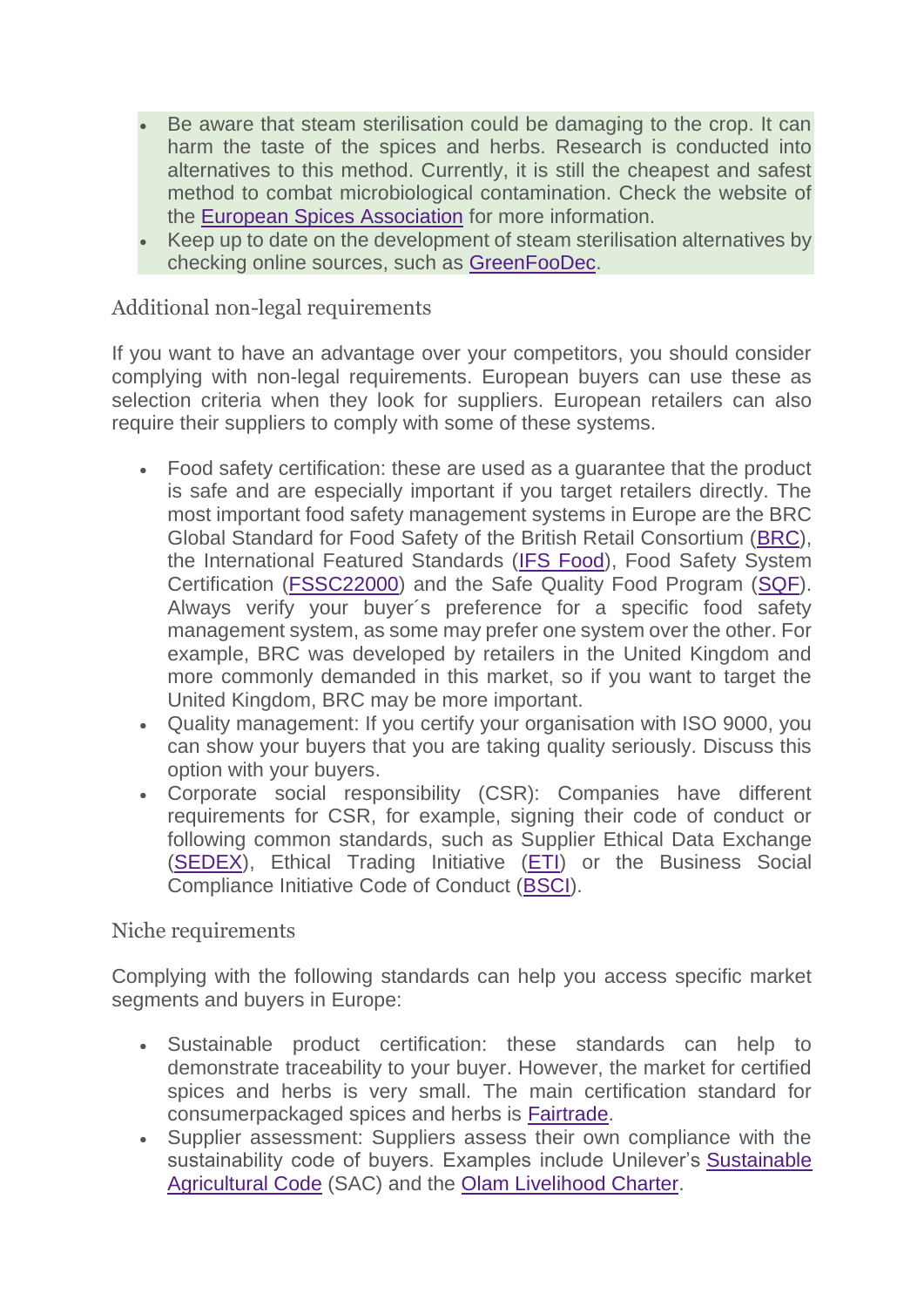# Quality requirements

The quality requirements for ground, crushed or mixed spices and herbs can be found in the [buyer requirements for spices and herbs.](https://www.cbi.eu/market-information/spices-herbs/buyer-requirements/) Investing in quality of your product is one of the first steps of value addition.

If you are selling spices and herbs directly on the consumer market, the quality of your products is even more crucial. However, it is difficult to determine the quality of consumer-packaged spices and herbs. For this reason, buyers often prefer to have the processing and packaging done in Europe.

Quality requirements in western and northern European countries can be stricter than in the rest of Europe. Their food safety requirements can also go beyond the legal requirements specified above. These additional requirements should be discussed with your buyer.

The [Quality Minima Document](https://www.esa-spices.org/index-esa.html/publications-esa) from the [European Spice Association](http://www.esa-spices.org/)  [\(ESA\)](http://www.esa-spices.org/) specifies legal European requirements for unprocessed spices and herbs, as well as additional buyer requirements not laid down in legislation. This is the main point of reference for the national spice associations in Europe and for most key players in the market. Although this document does not cover consumer-packaged spices and herbs, you can use it to understand the chemical and physical parameters for unprocessed products.

The [International Standard Organisation \(ISO\)](http://www.iso.org/iso/home/store/catalogue_tc/catalogue_tc_browse.htm?commid=47912) provides guidelines on general chemical and physical parameters for ground spices. ISO standards also give general guidelines on grading, handling and packaging spices and herbs. These standards come closest to internationally agreed-upon standards. However, quality standards may differ per country, segment and buyer.

The American Spice Trade Association (ASTA) has developed [cleanliness](http://www.astaspice.org/food-safety/cleanliness-specifications/)  [specifications](http://www.astaspice.org/food-safety/cleanliness-specifications/) for spices and herbs. European buyers often use these specifications, as the European Spice Association has not developed similar specifications.

## Tips:

- Ask your buyers for their specific quality requirements for your product.
- Ensure a sustainable quality of your product that conforms to your buyer's specifications.
- Use detection and prevention methods to ensure that your spices and herbs are not contaminated with metal, stone or animal droppings.
- Use sophisticated cleaning methods to ensure product quality.
- Check the [ISO website for standards](http://www.iso.org/iso/home/store/catalogue_tc/catalogue_tc_browse.htm?commid=47912) on the spice or herb you produce. Ask your buyers which specification they work with.

Packaging requirements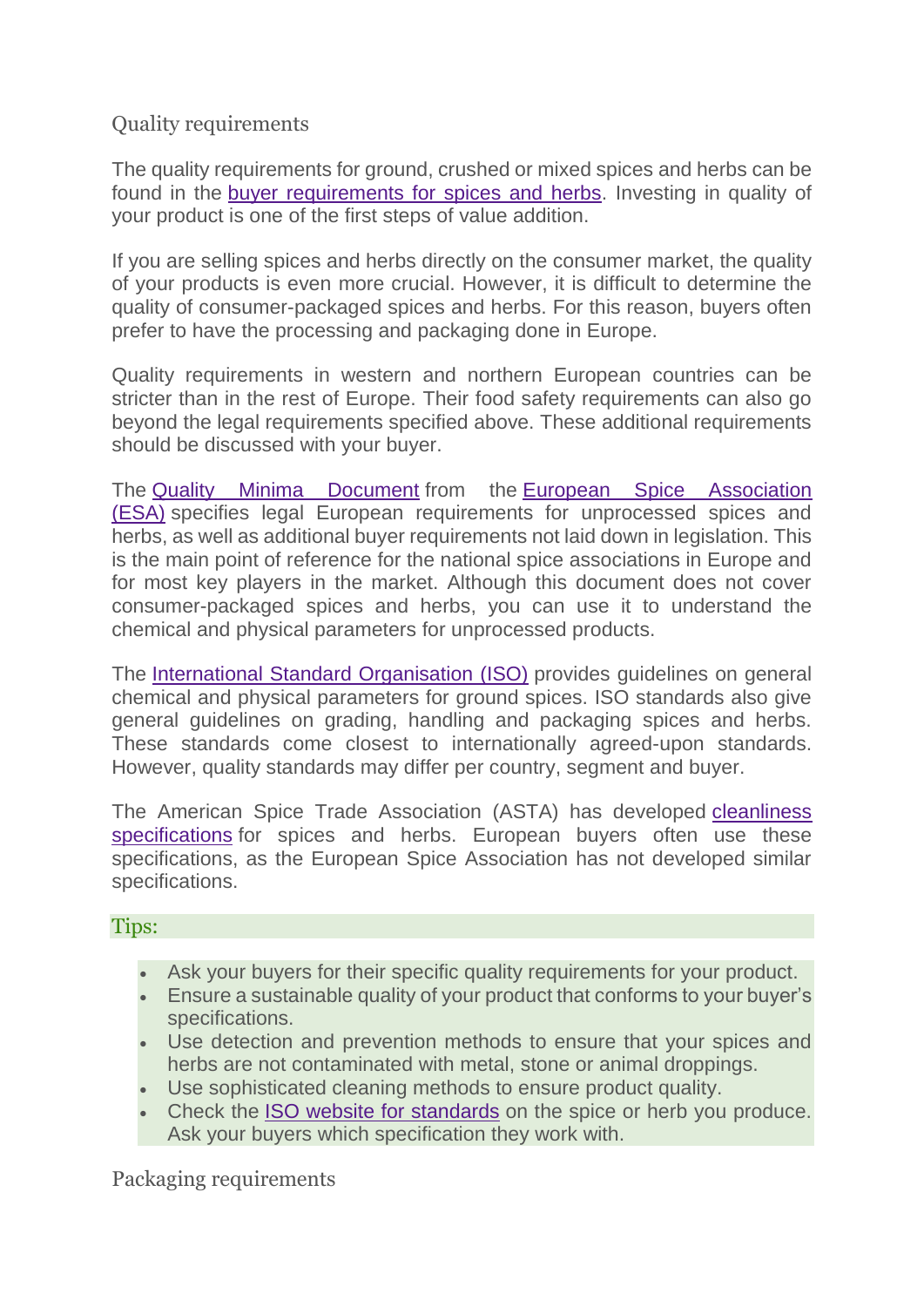The packaging requirements for ground, crushed or mixed spices and herbs can be found in the [buyer requirements for spices and herbs.](https://www.cbi.eu/market-information/spices-herbs/buyer-requirements/) For consumerpackaged spices and herbs requirements are stricter:

The most common types of consumer packaging for spices and herbs are listed in the table below. Packaging ranges from 5 to 100 grams, but can reach up to 2 kilograms in ethnic food shops. Packaging needs to be:

- functional, to protect the products from infestation, spoilage and quality loss
- of high quality, to enhance the sales appeal of the product.

Professional and attractive packaging of your spices and herbs is a must when you sell your products to consumers. The design and feel of the products are just as important as the quality of packaging materials. Moreover, packers can add website links and QR codes to provide more information on the product. As a rule of thumb in consumer marketing of food, the type of packaging accounts for half of the product value.

# **Table 1: Common forms of consumer packaging for spices and herbs**

| <b>Glass bottles</b>               | These come in various shapes and sizes, with metal or plastic caps. They often<br>have additional features to dispense or grind spices. Glass bottles are popular<br>in the high-end market. They contain whole or crushed spices and herbs, or<br>mixtures.                                                                                                                                                                                                                                |
|------------------------------------|---------------------------------------------------------------------------------------------------------------------------------------------------------------------------------------------------------------------------------------------------------------------------------------------------------------------------------------------------------------------------------------------------------------------------------------------------------------------------------------------|
| pouches                            | These are popular because they are very cost-effective. Companies can<br>produce these with machines and easily adapt them to their preferences.<br>Printed plastic Companies that pack their spices and herbs at the source for ethnic food shops<br>commonly use this form of packaging. Polyester and Polypropylene laminate<br>are especially popular in this type of packaging. These and other plastics are<br>lightweight and hygienic, can be heat-sealed and are easily available. |
| Printed<br>tinplate<br>containers  | These come in various sizes. Some tinplate containers also have a dispensing<br>system.                                                                                                                                                                                                                                                                                                                                                                                                     |
| Plastic<br>composite<br>containers | and These often contain ground or crushed spices and herbs. They have caps to<br>dispense the product as well as a seal that shows if the packaging has been<br>tampered with.                                                                                                                                                                                                                                                                                                              |
|                                    | Lined cartons Lined cartons often contain small quantities of whole spices.                                                                                                                                                                                                                                                                                                                                                                                                                 |

The packaging must be free from:

- insect infestation
- fungus contamination
- undesirable or bad odours
- substances that may damage the contents.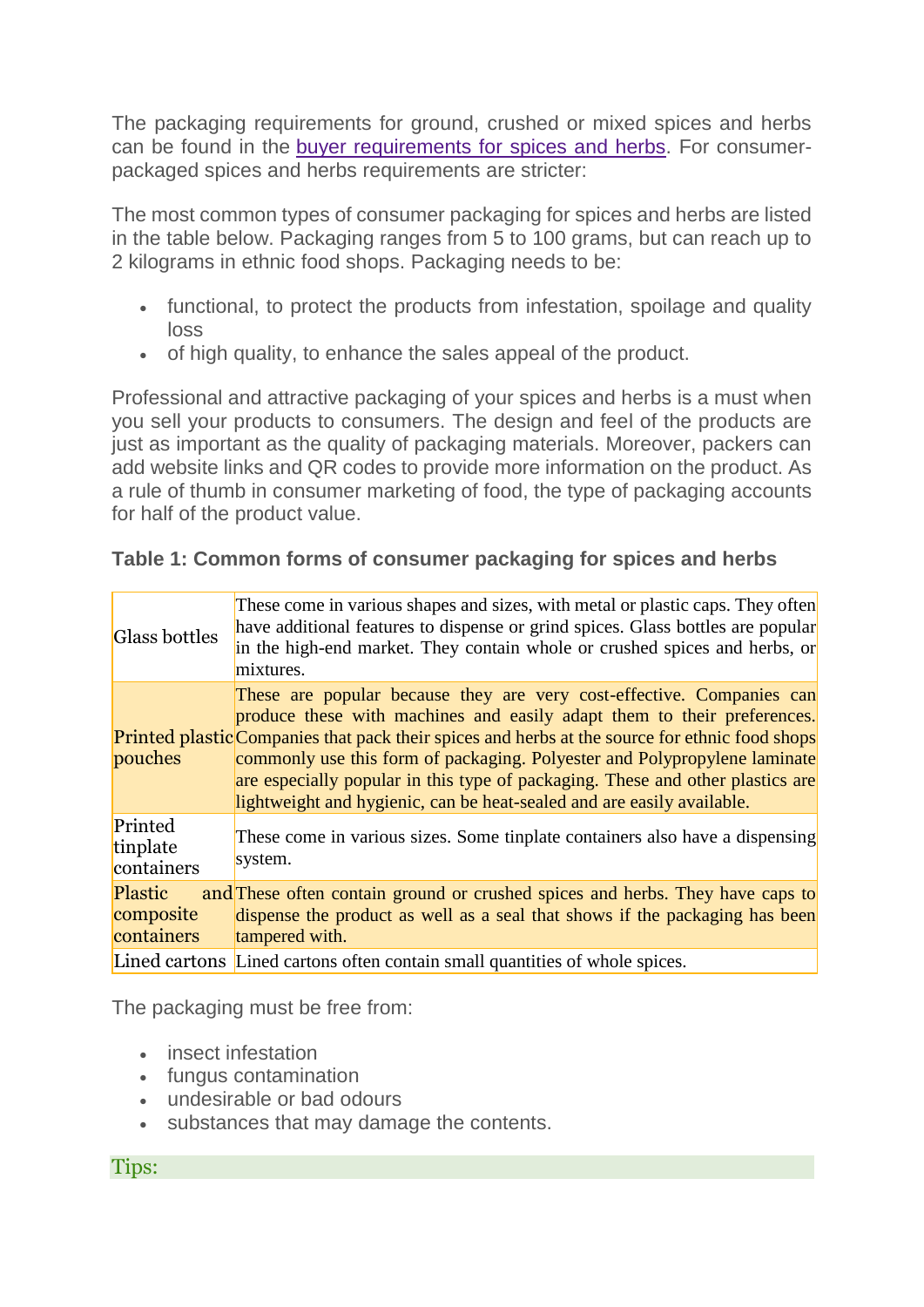- Find out for your product what European consumers are looking for in terms of packaging. Check online retail stores for examples and talk to potential buyers.
- Store packaged spices and herbs in a dry, cool place to prevent quality deterioration.
- Physically separate certified sustainable spices and herbs from any noncertified or non-sustainable spices and herbs you produce.
- Make sure you can identify all your products throughout all stages of the supply chain, such as storage, transport, processing, packaging, labelling and handling. Also include this in your documentation.
- See the certification standards [organic,](https://ec.europa.eu/agriculture/organic/organic-farming/what-is-organic-farming/organic-certification_en) [Fairtrade](http://www.fairtrade.net/standards/our-standards/small-producer-standards.html) (chapter on traceability) and [Rainforest Alliance](http://www.rainforest-alliance.org/business/agriculture/certification/coc) (chain of custody) for information on their specific packaging and labelling requirements.
- Check the [German Transport Information Service](http://www.tis-gdv.de/tis_e/inhalt.html) for additional information on packaging, storage and transport of specific spices and herbs

# 3 . What competition do you face on the European valueadded spices and herbs market?

European companies are strong competitors

European processors are your main competitors in the European value-added spices and herbs market. They produce value-added spices and herbs products under their own brand or for private labels.

The European processing industry adds value to imported spices and herbs through processing, packing and branding. Processing steps include:

- cleaning
- sterilisation
- grinding
- blending
- packing.

European processors have several competitive advantages over you, including:

• knowledge about their domestic markets (in terms of consumer taste preferences and buyer requirements);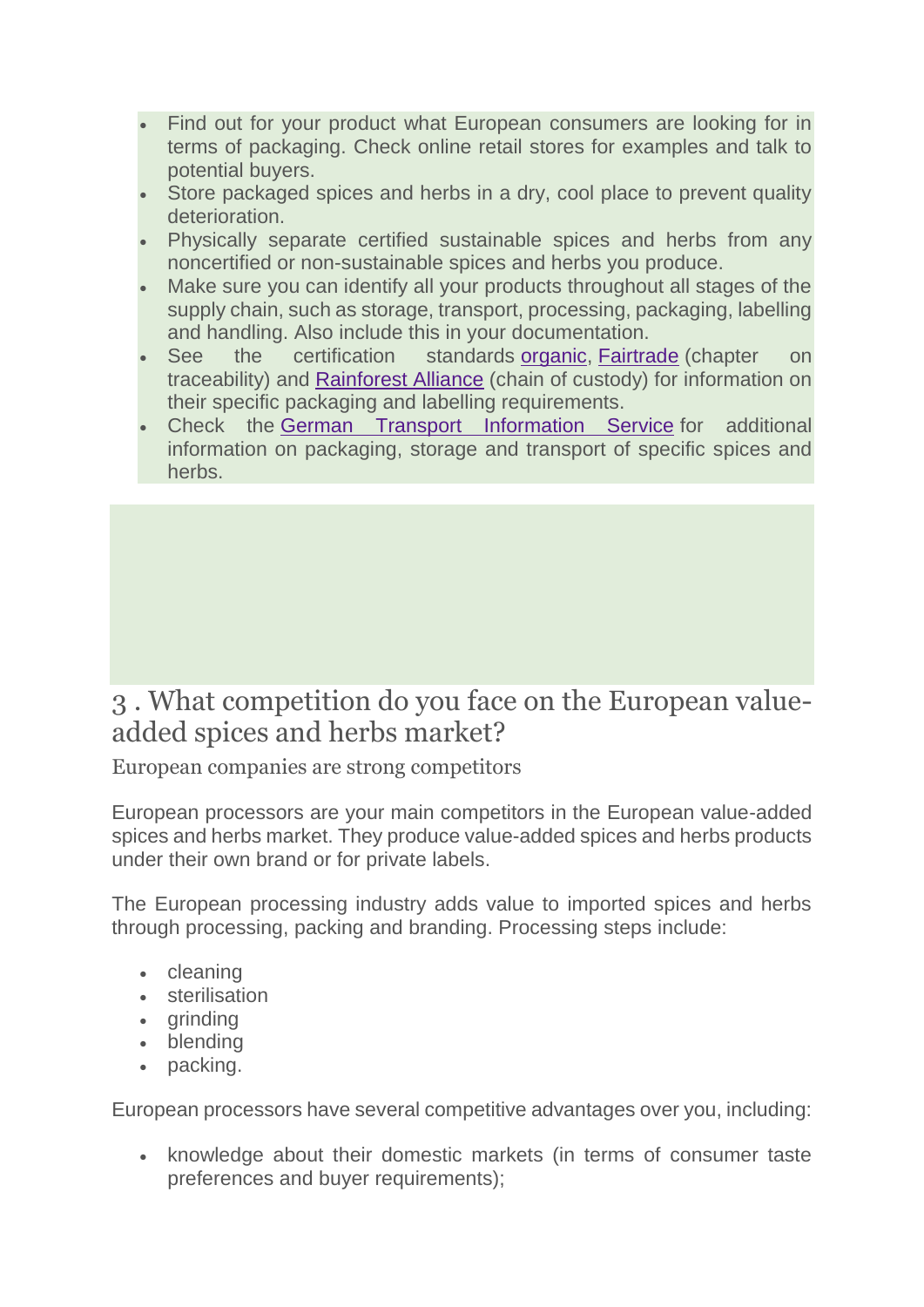- proximity to and close relationships with their buyers;
- a strong reputation among buyers of producing unadulterated products that comply with European food safety requirements.

However, processing costs in Europe are relatively high. You can try to compete with European companies if you are able to supply similar quality products at a competitive price.

#### Tips:

- Learning from success stories can help you to enter the European market. For example, the companies [Laziza](http://www.lazizafoods.com/index.html) and [Shan Foods](http://www.shanfoods.com/) from Pakistan have successfully entered Europe with consumer-packaged spices and herbs. These companies offer several spice mixes and other condiments.
- Work with reliable collectors and farmers. Make sure you or the collectors you work with integrate sustainable practices to improve supply continuity. Educate your suppliers on efficiency and agronomics. This can help to show your buyers that you are a reliable supplier of spices and herbs and can deliver a stable supply quantity.
- Work closely with your suppliers to ensure transparency and traceability.
- See our study on [oleoresins for the European food industry](https://www.cbi.eu/market-information/natural-food-additives/oleoresins/) for more information on valueadded spices and herbs products.

Most developing country competitors are from Asia

Most developing country suppliers of value-added spices and herbs are based in Asia. While crushed/ground spices and herbs is the largest group, other smaller value-added products are starting to play a more significant role.

Your main non-European competitors include:

- China is the main supplier of crushed/ground spices and herbs, mainly paprika and ginger (87% and 11% respectively). China plays a much smaller role regarding the other valueadded products.
- India is the second largest supplier of crushed/ground spices and herbs. In addition, it is the largest supplier of all types of mixtures to Europe. An example of an Indian company selling ground and mixed spices is [M.V.](http://www.mvspices.com/)  [Spices.](http://www.mvspices.com/)
- For spice and curry mixtures, Pakistan plays a relatively major role as the second largest supplier. An example of such a Pakistani company is [Zaiqa Food Industries.](http://www.zaiqaspices.com/item.php?ct=2)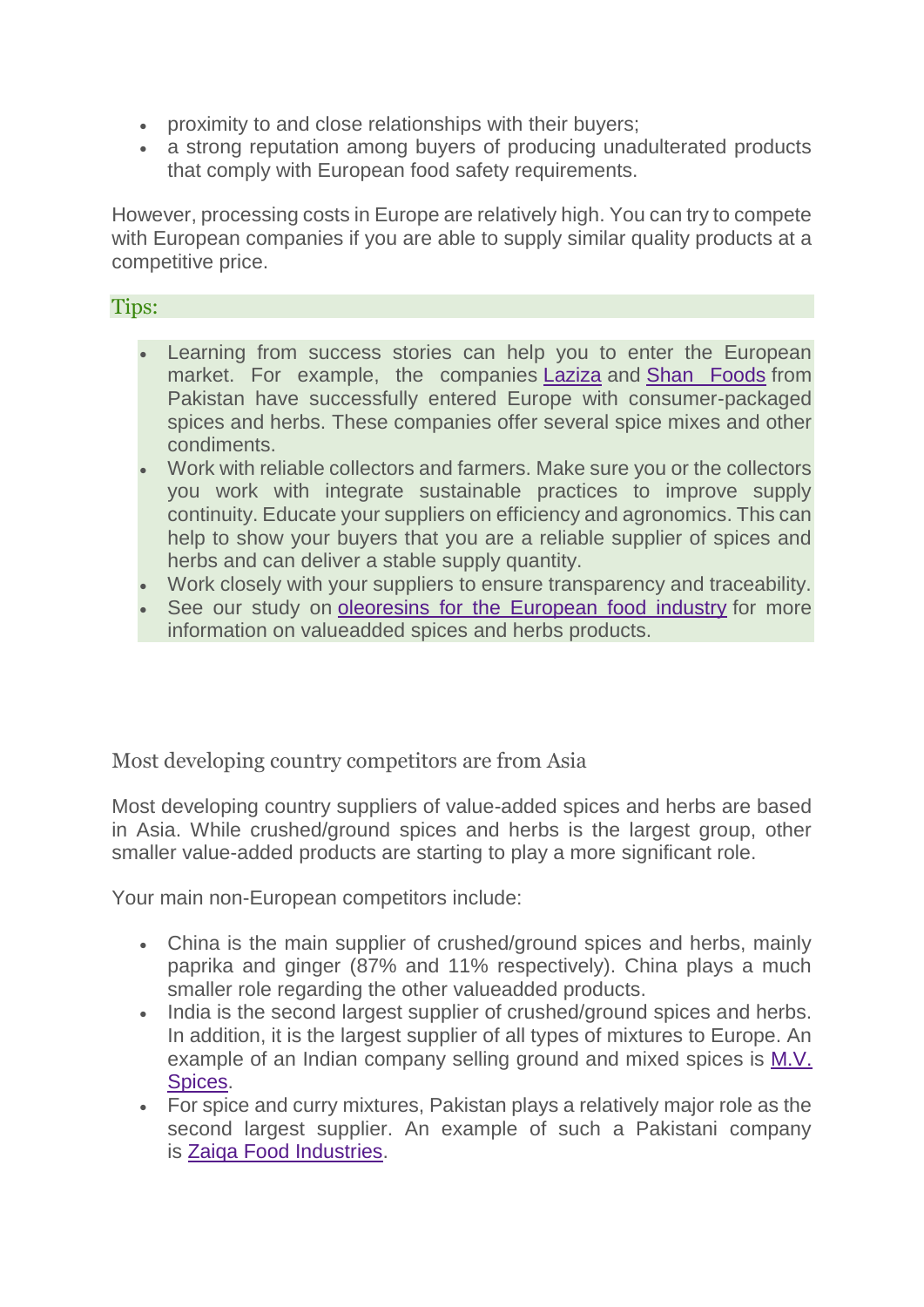- While Indonesia is a relatively large developing country supplier of crushed and ground spices, its supplies of other valueadded spices and herbs is very low to non-existent. An example of an Indonesian company exporting crushed and ground spices is [QSpicIng.](http://q-spicing.com/)
- Vietnam and Thailand are smaller but still significant suppliers of valueadded spices and herbs. They mainly supply crushed/ground spices.

#### Tips:

- See the website of [Practical Action](http://practicalaction.org/) for more information on processing crushed spices and herbs. Go to the website's section on Technical Information Service for more information on food processing.
- See our studies on specific spices for additional information on the main producers and exporters, for example [pepper,](https://www.cbi.eu/market-information/spices-herbs/pepper/) [cardamom,](https://www.cbi.eu/market-information/spices-herbs/cardamom) [ginger](https://www.cbi.eu/market-information/spices-herbs/dried-ginger/europe/) and [dried chillies.](https://www.cbi.eu/market-information/spices-herbs/dried-chillies/)

It is particularly difficult to enter the market with consumer-packaged spices and herbs

The consumer-packaged spices and herbs market is the most difficult to enter. It is a market which is dominated by European companies that set the standards for cleanliness, quality, sterilisation, branding, marketing, packaging and price. To enter this market, you need to be able to compete with these European companies.

If you target the ethnic food shops with your consumer-packaged spices and herbs, you also face competition from producers in Asia. Chinese, Indian and Indonesian suppliers of consumer-packaged spices and herbs are already quite common in ethnic food shops. For example, the [Amazing Oriental](https://www.orientalwebshop.nl/) online retailer stocks various products from these countries, including spice mixes for traditional dishes.

Before you consider consumer packing, make sure you can ensure:

- excellent cleanliness
- high and consistent quality
- steam sterilisation
- grinding and blending, depending on the specific product.

Branding and marketing are key if you want to supply consumer-packaged spices and herbs. Moreover, packaging requires serious attention. You need to make sure that your logo and packaging design fit the European market and match your buyer's preferences.

Since it is difficult to enter the European market with consumer-packaged spices and herbs, the threat of new entrants is low as well. There are only a few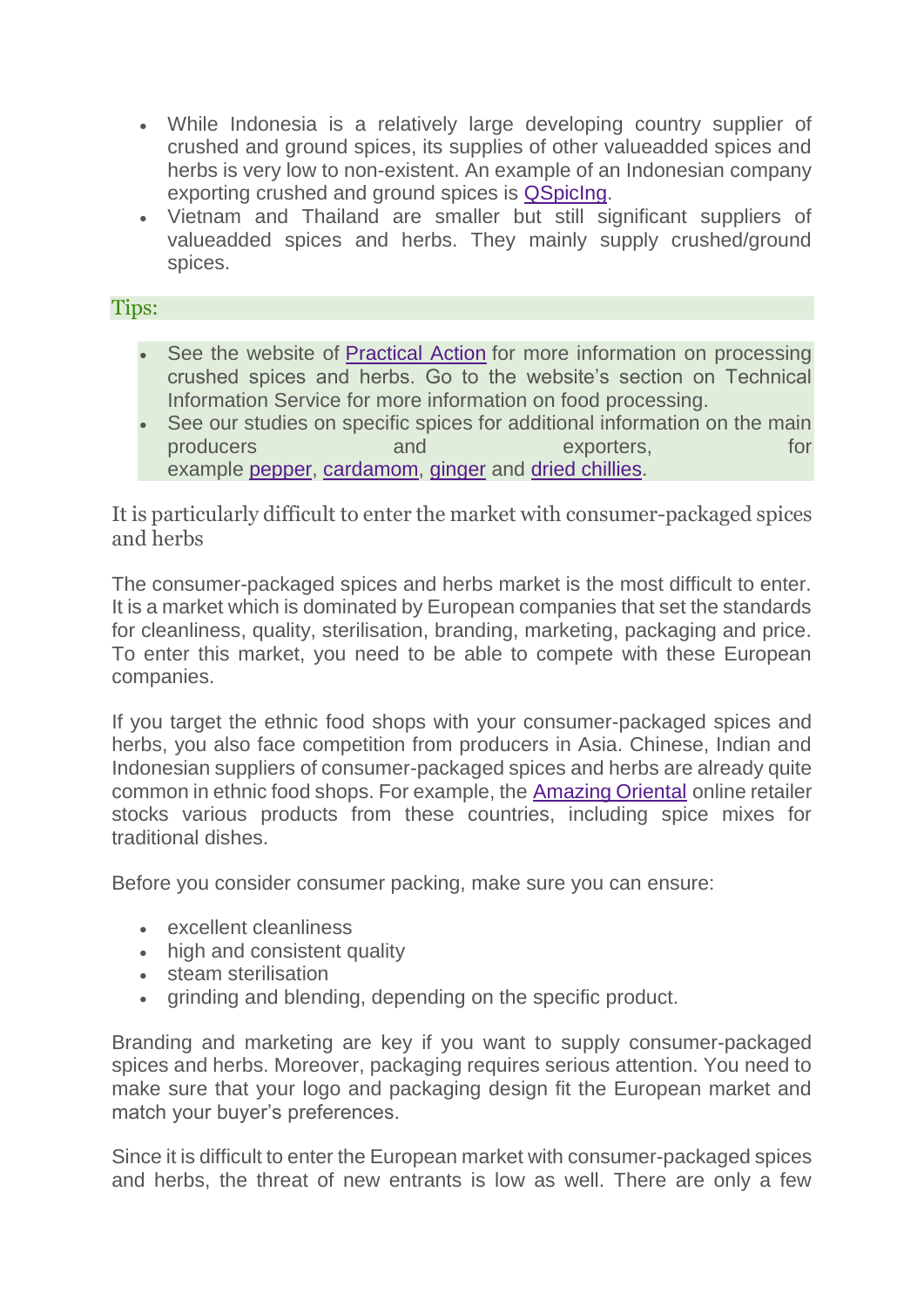developing country suppliers who can supply this market. Moreover, a large share of the spices and herbs market is controlled by established brand owners. Therefore, it is not likely that new suppliers will enter the market.

You should do a price analysis of consumer-packaged spices and herbs currently on the market, to determine if you could offer lower prices. Check online retailers such as [Amazing Oriental,](https://www.orientalwebshop.nl/) which sells consumer-packaged spices and herbs from both European and developing country producers. Be aware that your buyers and retailers will add a margin on top of your selling price. See the chapter on price for more information.

# Tips:

- Provide your buyers with references, credentials and any other assurance that shows that you understand and are capable to comply with market entry requirements. Your buyers need to trust your capabilities. You need to take away any possible concerns.
- Use your national or regional markets as a stepping stone for the European market.
- Emphasise product characteristics that are related to your country or region, for example taste, quality and authenticity. Use these to build a marketing story around your product.
- Look for information on branding and marketing; you can find a lot online. Also have a look at YouTube, such as the video on [Building Brands and](https://www.youtube.com/watch?v=zFHEqwo5IX8)  [Empowering Communities in Uganda.](https://www.youtube.com/watch?v=zFHEqwo5IX8)
- Look for products on the market to learn more about packaging demands in Europe. Work with a designer or industry player on your packaging and logo design.
- See our study on competition on the European spices and herbs [market](https://www.cbi.eu/market-information/spices-herbs/competition/) for more information.
- Define your unique selling points (USPs). Give buyers and, ultimately, consumers a reason to prefer your product over competing products. Differentiate your product and possibly brand clearly from the competition. Decide whether you want to compete on price or value.

# 4 . Which channels can you use to put value-added spices and herbs on the European market?

European buyers of value-added spices and herbs have a strong negotiating position, especially large retailers. You will have a better negotiating position with relatively small buyers from niche market segments, such as ethnic food channels. These require smaller volumes and are more likely to buy directly from developing countries.

The main buyers are importers, distributors and wholesalers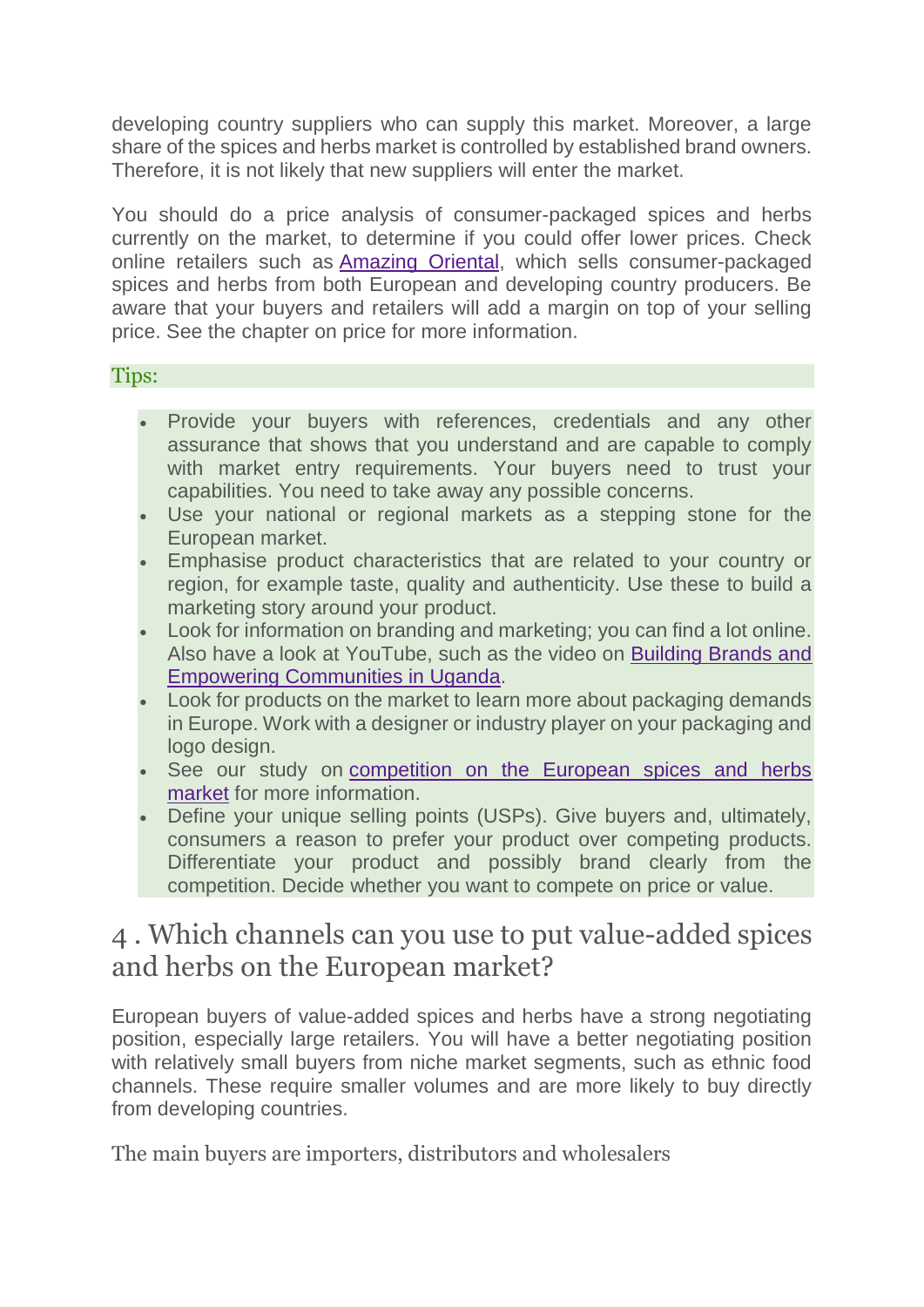In general, the main buyers for value-added spices and herbs are European importers, distributors and wholesalers that import spices and herbs themselves.

However, importers are also a source of competition. Some have their own processing and packaging facilities. If value-added products are beyond your scope, you could supply these companies with non-processed or non-packed spices and herbs in different forms, such as whole, crushed, ground or mixed.

You can also work with agents or brokers. They work on a commission basis to help you sell your product in Europe.

Different channels apply for different value-added products

As a supplier of whole spices and herbs, you can start to offer ground or crushed spices and herbs if you have the capacity to do so. It is best to first talk to your current buyer and discuss the opportunities and strict requirements you will have to comply with. You can sell your ground or crushed spices and herbs to importers or processors who can package or use your product in other food products.

If you want to supply mixtures, you should discuss this with your current buyer and discuss the opportunities and strict requirements. You should note that most spices and herbs are mixed in Europe. European processors are therefore strong competitors, since they are already familiar with the strict regulations and have a strong network. You can sell your ground or crushed spices and herbs to importers or processors who can package or use your product in other food products.

If you are able to supply ground, crushed or mixed your spices and herbs, and these products have proven to meet all European buyer requirements, you can look into selling consumer-packaged spices and herbs. Again, it is important to note that the competition for consumer-packaged spices and herbs is very strong. Most spices and herbs sold by European retailers are packaged in Europe.

When selling consumer-packaged spices and herbs, there are two main channels:

- If you already supply ground, crushed or mixed spices, contact your current buyers to see whether they are interested in your consumerpackaged products.
- Deliver directly to specialised importers and/or specialised (ethnic) retailers, such as [Amazing Oriental.](https://www.orientalwebshop.nl/)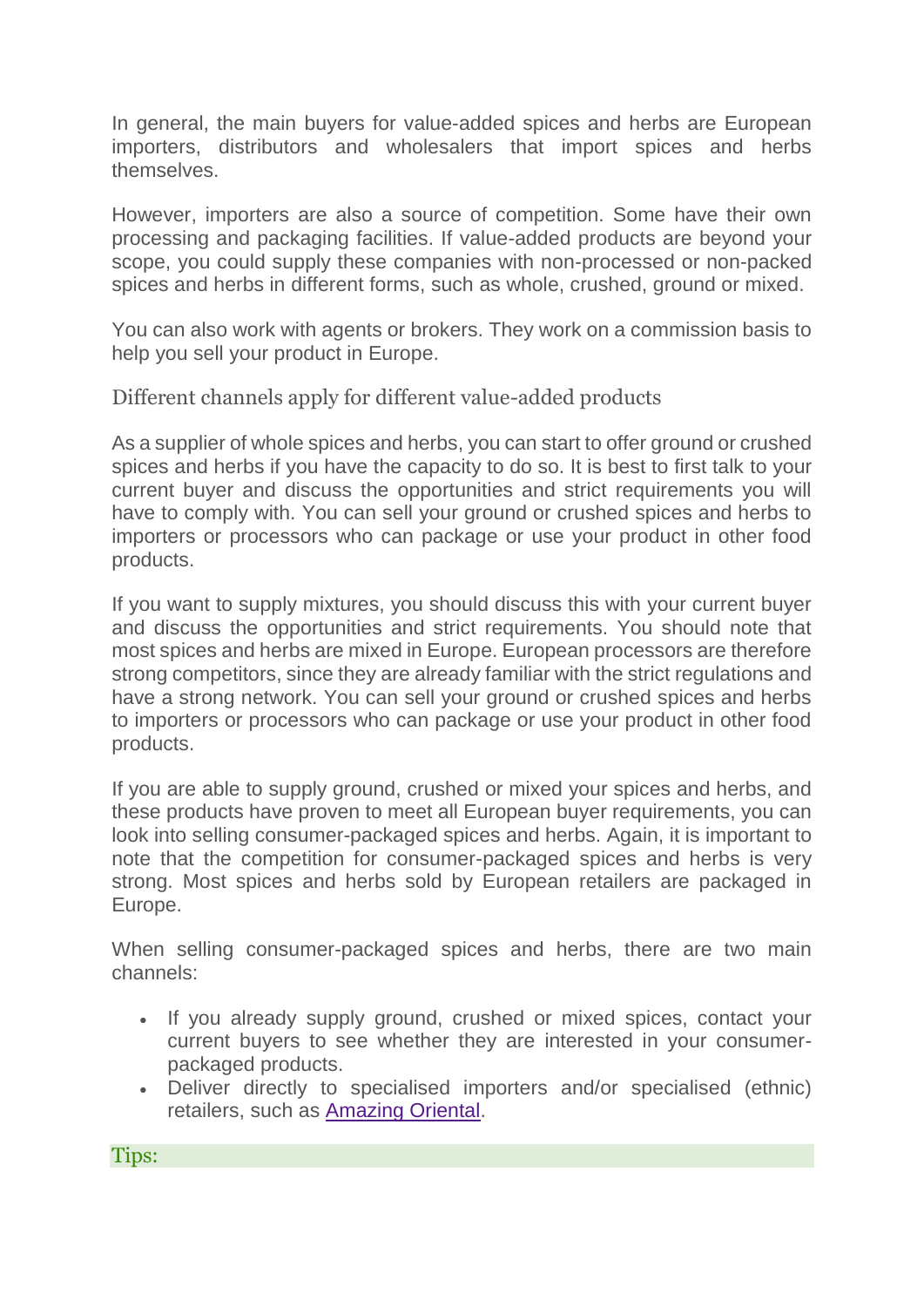- Educate your suppliers in improving efficiency and agronomics to improve your supply continuity.
- Cooperate with other spice and herb suppliers in your country to reach sufficient supply volumes of your product, before packing it for the consumer market.

## Selling to retailers directly

If you want to sell to retailers directly, your best chance is to target niche, ethnic trade channels. These have a significant presence in Europe. Many Asian and Arabic communities have their own retail shops, which sell a wide range of products from various regions. They mostly buy products packed in Europe, but also source consumer-packaged products from countries of origin.

An advantage of targeting these retailers is that you often will not need to adapt your product to the mainstream European market, in terms of taste and packaging design. You will need to comply with legal requirements as discussed in the buyer requirements section above.

It will be difficult to sell your products to mainstream multiple retailers directly. Food products sold here carry private retailer labels or national or regional brands. If you want to target these buyers, you need to ensure that you can:

- deliver large quantities in the course of a year, at least one container;
- comply with strict buyer requirements and demonstrate compliance to your buyers. Buyers are very untrusting towards spices and herbs packed at origin; you need to convince them that your products comply. Buyer requirements from mainstream retailers are commonly much stricter than the legal requirements;
- compete with strong European suppliers. These are often preferred suppliers to retailers. They consider spices and herbs processed and packed in Europe to be safer. Moreover, these suppliers offer a full product range with spices and herbs from all over the world;
- deliver supplies on a shortterm basis. Just-in-time delivery is becoming more common in the European market, often on a pallet basis. Companies keep a very low inventory. You need to organise your supply chain to fill a container in the short time frame that is required by buyers;
- have a clear value proposition, which is attractive to potential buyers, for example, a range of distinctive products with a strong brand. If you focus on the lower segment, make sure you have a very competitive range in price.

#### Tips:

• Determine whether you can sell to retailers directly. Can you supply full container loads in a short period of time, with a consistent quality? Can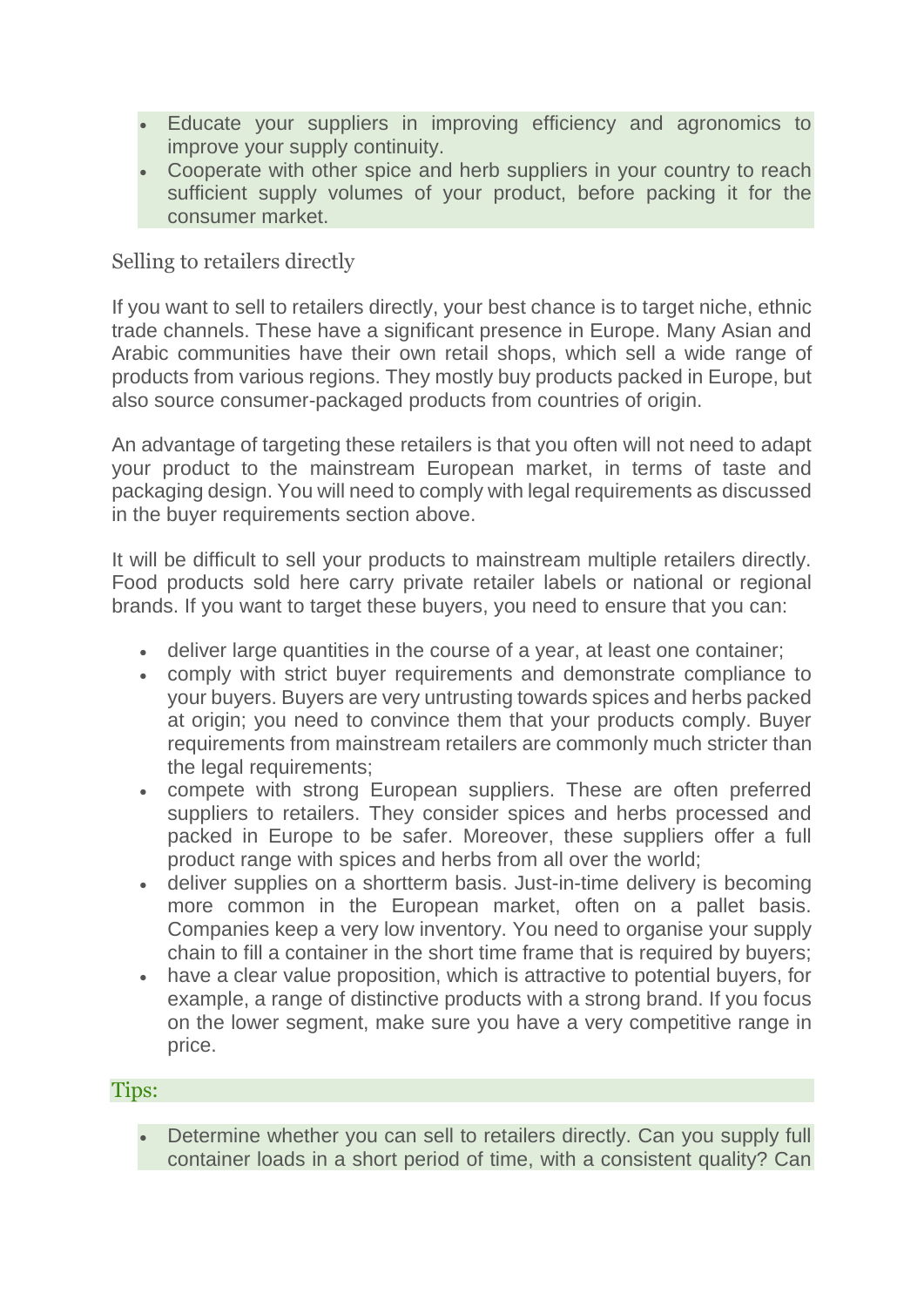you prove to your buyers that all your products comply with legal and strict buyer requirements? Can you compete with European suppliers?

- You can also combine different orders of your company in one container. Some buyers find it an interesting service to buy a container with a variety of spices and herbs.
- To help you enter the market, consider working with an agent or representative with a good reputation. You can look for commercial agents at the website of [Internationally United Commercial Agents and](http://www.come-into-contact.com/index.html)  [Brokers \(IUCAB\).](http://www.come-into-contact.com/index.html)
- See our study on market channels and segments for on the European [spices and herbs market](https://www.cbi.eu/market-information/spices-herbs/channels-segments/) for more information.

# 5 . What are the end-market prices for value-added spices and herbs?

European retail prices for spices and herbs are much higher than global trade prices. However, exporters from developing countries do not necessarily profit from these trade prices. European processors and retailers add large price margins. If you manage to add more value to your product, you are able to ask for a higher price. However, this really depends on the quality and level of processing you are able to provide.

An indicative price breakdown for spices and herbs. Actual margins differ, based on various factors such as the:

- country of origin;
- current and expected future harvest situation;
- quality of the raw material;
- level of processing (especially for valueadded products, the level of processing has a very large influence on the price you are able to receive: in general, the higher the level of processing, the higher the price, although you should note that competition is also stronger);
- level of demand.

## **Indicative price breakdown for spices and herbs**



## Source: ProFound

The table below gives an overview of price examples for spices and herbs sold in the European retail market. Although not all of these are packed in countries